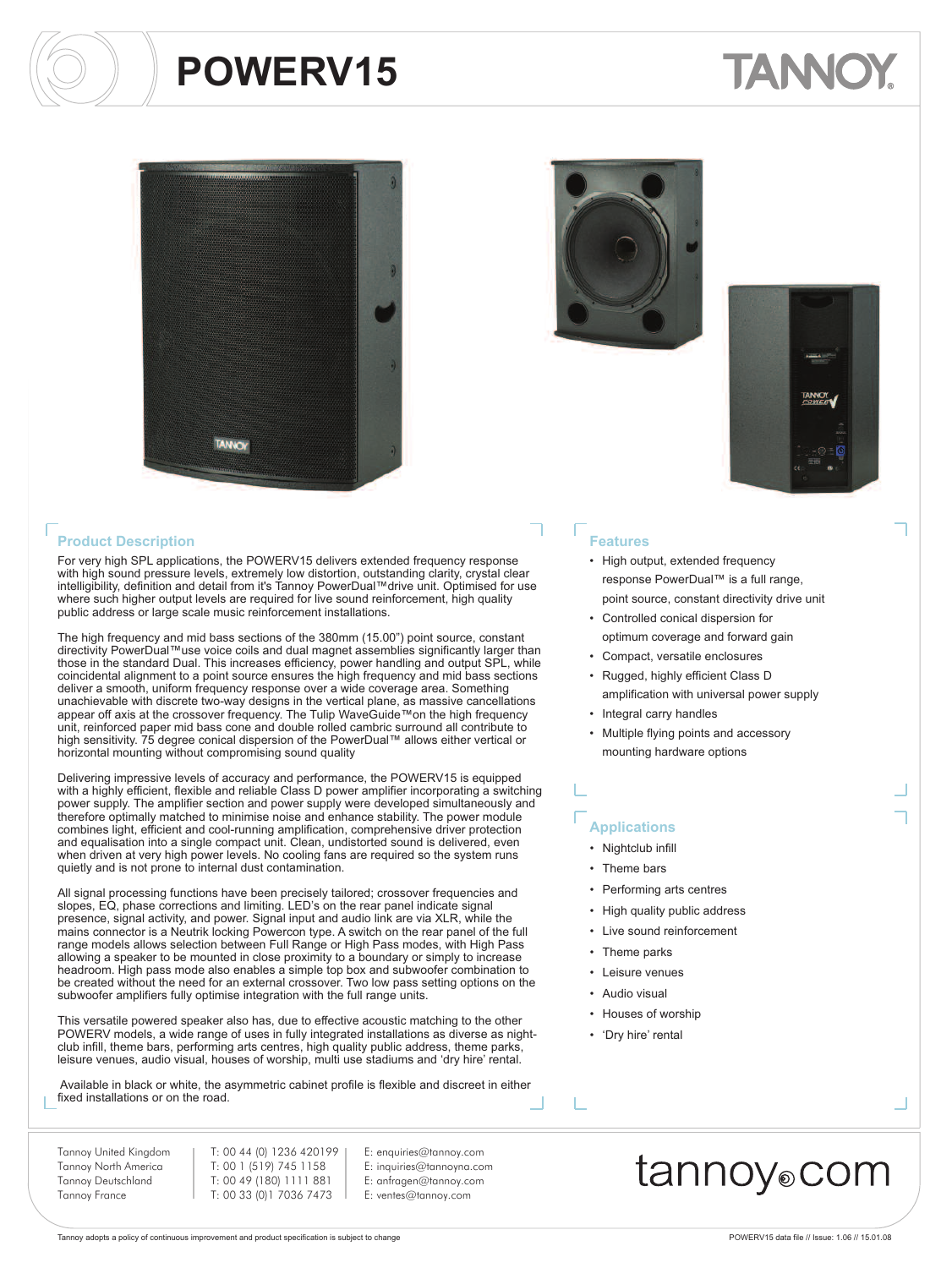### **TECHNICAL SPECIFICATIONS**

 $Construction$ 

| System                                                  | <b>POWERV15</b>                             |                                         |  |  |  |  |  |  |  |
|---------------------------------------------------------|---------------------------------------------|-----------------------------------------|--|--|--|--|--|--|--|
| <b>System Type</b>                                      | Full Range - Vented                         |                                         |  |  |  |  |  |  |  |
| Frequency Response (-3dB) (1)<br><b>Full Range Mode</b> | 60Hz - 23kHz                                |                                         |  |  |  |  |  |  |  |
| Frequency Range (-10dB) (1)<br><b>Full Range Mode</b>   | 47Hz - 26kHz                                |                                         |  |  |  |  |  |  |  |
| Frequency Response (-3dB) (1)<br>High Pass Mode         | 100Hz - 23kHz                               |                                         |  |  |  |  |  |  |  |
| Frequency Range (-10dB) (1)<br><b>High Pass Mode</b>    | 80Hz - 26kHz                                |                                         |  |  |  |  |  |  |  |
| Dispersion (-6dB)                                       | 75 degrees conical                          |                                         |  |  |  |  |  |  |  |
| <b>Driver Complement</b>                                | 380mm (15.00") PowerDual™                   |                                         |  |  |  |  |  |  |  |
| Crossover                                               | Passive 1.4kHz                              |                                         |  |  |  |  |  |  |  |
| Directivity Factor (Q)                                  | 7.8 averaged 1kHz to 10kHz                  |                                         |  |  |  |  |  |  |  |
| Directivity Index (DI)                                  | 8.9 averaged 1kHz to 10kHz                  |                                         |  |  |  |  |  |  |  |
| Rated Maximum SPL (2)<br>Average<br>Peak                | 126dB<br>132dB                              |                                         |  |  |  |  |  |  |  |
| <b>Distortion</b>                                       |                                             |                                         |  |  |  |  |  |  |  |
| <b>10% Full Power (8.9V)</b><br>250Hz<br>1kHz<br>10kHz  | 2nd Harmonic<br>1.00%<br>1.40%<br>3.98%     | 3rd Harmonic<br>0.50%<br>1.00%<br>1.78% |  |  |  |  |  |  |  |
| 1% Full Power (2.8V)<br>250Hz<br>1kHz<br>10kHz          | 2nd Harmonic<br>0.32%<br>0.45%<br>3.16%     | 3rd Harmonic<br>0.45%<br>0.79%<br>0.31% |  |  |  |  |  |  |  |
| <b>PSU Specifications</b>                               |                                             |                                         |  |  |  |  |  |  |  |
| Input Connector                                         |                                             | Locking Neutrik Powercon                |  |  |  |  |  |  |  |
| <b>Voltage Selection</b>                                |                                             | Automatic (115 / 230V, 45 - 65Hz)       |  |  |  |  |  |  |  |
| <b>Switching Frequency</b>                              | 192kHz Syncronised to DSP                   |                                         |  |  |  |  |  |  |  |
| Type                                                    | High current, high frequency switch<br>mode |                                         |  |  |  |  |  |  |  |
| Efficiency                                              | >90% typical                                |                                         |  |  |  |  |  |  |  |
| Input voltage                                           | 100v / 115v / 230v nominal +/-10%           |                                         |  |  |  |  |  |  |  |
|                                                         |                                             |                                         |  |  |  |  |  |  |  |

Mains fuse **External** Fuse type T10AT Other features **Automatic soft start** 

Notes:

(1) Average over stated bandwidth. Measured at 1 metre on axis. (2) Unweighted pink noise input, measured at 1 metre in an anechoic chamber

A full range of measurements, performance data, CLF and Ease™ Data can be downloaded from www.tannoy.com

Full independent verification of published specifications carried out by NWAA Labs, California can also be obtained from the downloads section of www.tannoy.com

Tannoy operates a policy of continuous research and development. The introduction of new materials or manufacturing methods will always equal or exceed the<br>published specifications, which Tannoy reserves the right to alter without prior<br>notice. Please verify the latest specifications when dealing with c

#### **Enclosure** 62 litre vented and internally braced 15mm (0.62") birch plywood cabinet 15mm (0.62") MDF front baffle **Finish** Textured black or white paint with custom colours on request Powder coated steel grille with reticulated foam behind **Connectors** 1 x female XLR (input) 1 male XLR (link) 1 x Neutrik Powercon **Controls &** Level control<br> **Controls**<br> **Controls**<br> **Controls**<br> **Controls**<br> **Controls** Power LED (Blue) Signal LED (Green) Limit LED (Red) Full range / High pass switch (110Hz) Power switch **Fittings** 8 x M10 flying inserts 8 x M10 yoke bracket inserts 3 x recessed carrying handles (2 side & 1 rear) Blanking plate for optional VTH pole mount **Dimensions** 590 x 450 x 420mm<br>(H x W x D) (23.23 x 17.72 x 16.  $(23.23 \times 17.72 \times 16.54)$ " **NET Weight** 35kg (77lbs) **Electronics** Maximum signal input for clip Input attenuator at minimum - +18dBu<br>Input attenuator at Maximum - +5dBu Input attenuator at Maximum -Output noise **COUT COUTS** -105dB unweighted, referenced to maximum output (22kHz bandwidth) Efficiency  $>90\%$  typically Damping Factor 400 ref 8 Ohms Distortion <0.05% @ 1kHz -3dB output (22kHz bandwidth) Input Impedance 5.6k Ohms unbalanced, 11.2k Ohms balanced Protection systems Over Current Excessive over current causes shutdown Temperature Limiters applied<br>Brownout Automatic prote Brownout Automatic protection & recovery Mains Inrush current limiting<br>Indicators 1x Limit LED, 1x Signa 1x Limit LED, 1x Signal LED & 1x Power LED Number of channels **One** System Type Class D

#### **Ordering Information**

| <b>PART NUMBER</b> | <b>MODEL NAME</b> | <b>COLOUR</b> | <b>PACKED QUANTITY</b> |
|--------------------|-------------------|---------------|------------------------|
| 80014290           | POWERV15          | <b>Black</b>  |                        |
| 80014291           | POWERV15          | White         |                        |

Tannoy United Kingdom Tannoy North America Tannoy Deutschland Tannoy France

T: 00 44 (0) 1236 420199 T: 00 1 (519) 745 1158 T: 00 49 (180) 1111 881 T: 00 33 (0)1 7036 7473

E: enquiries@tannoy.com E: inquiries@tannoyna.com E: anfragen@tannoy.com E: ventes@tannoy.com

### tannoy⊚com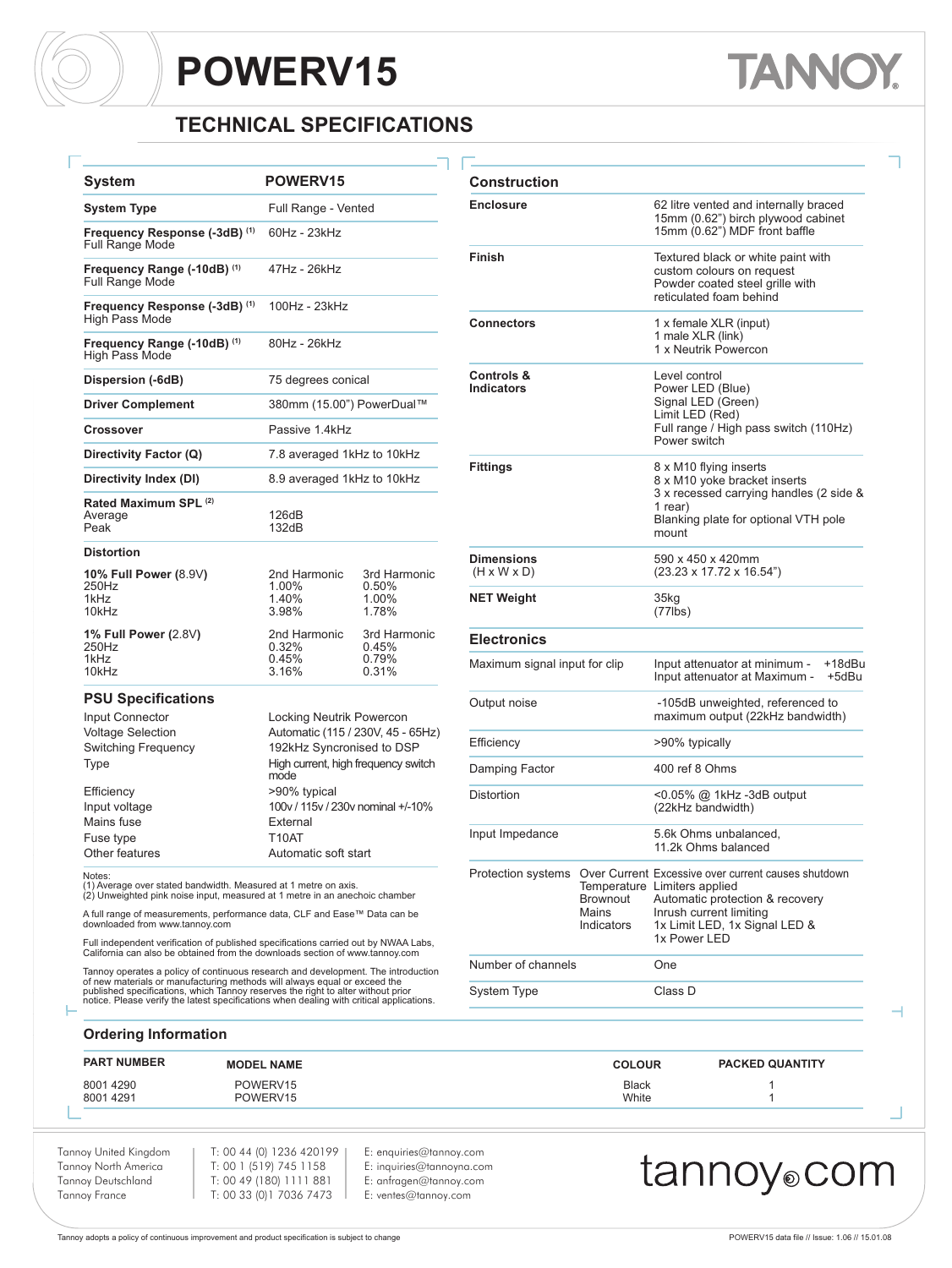# **TANNOY**

#### **PERFORMANCE MEASUREMENTS**

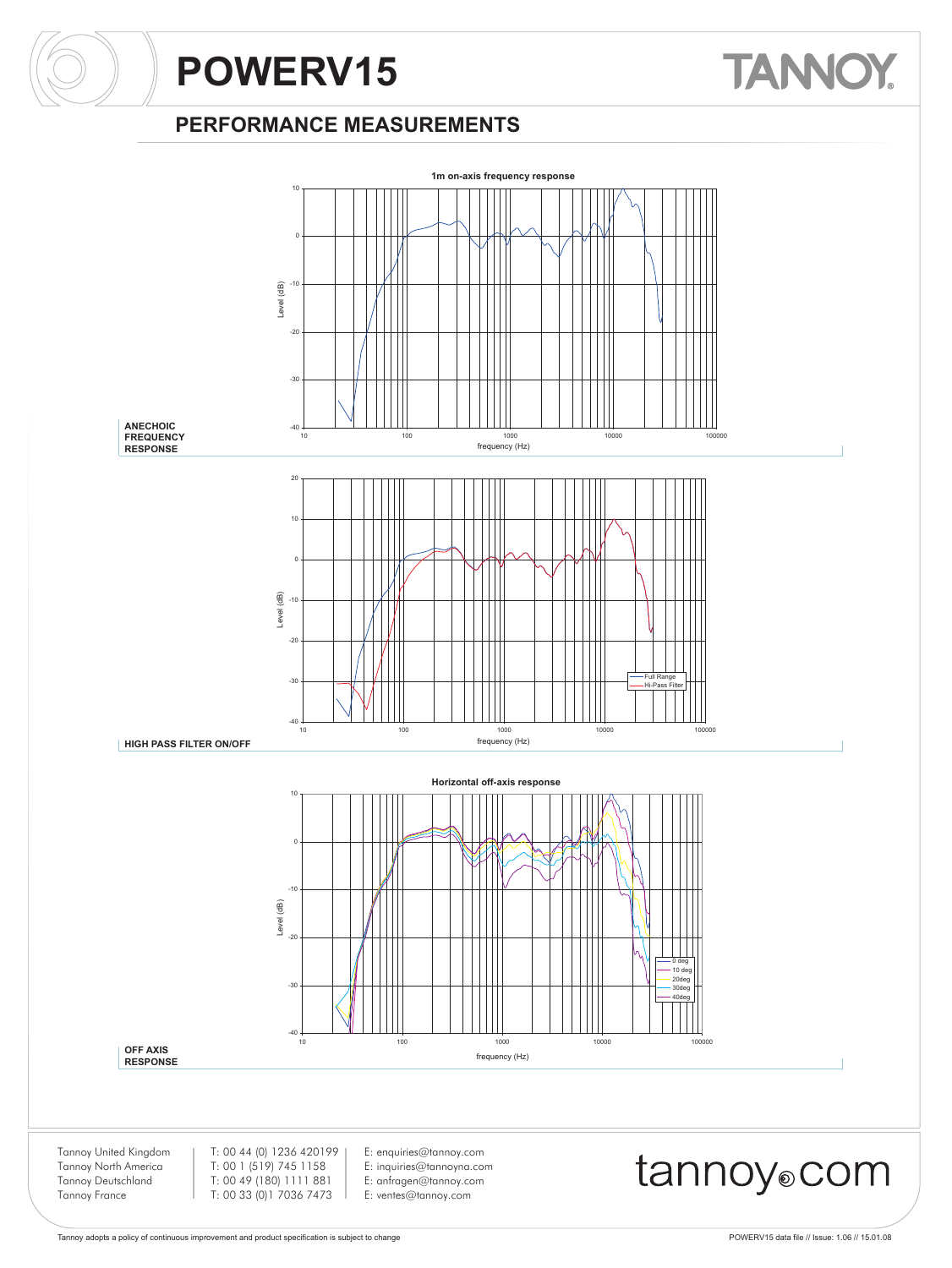#### **PERFORMANCE MEASUREMENTS**



**BEAMWIDTH**

**DIRECTIVITY INDEX**



Tannoy United Kingdom Tannoy North America Tannoy Deutschland Tannoy France

T: 00 44 (0) 1236 420199 T: 00 1 (519) 745 1158 T: 00 49 (180) 1111 881 T: 00 33 (0)1 7036 7473

E: enquiries@tannoy.com E: inquiries@tannoyna.com E: anfragen@tannoy.com E: ventes@tannoy.com

## tannoy®com

**TANNOY**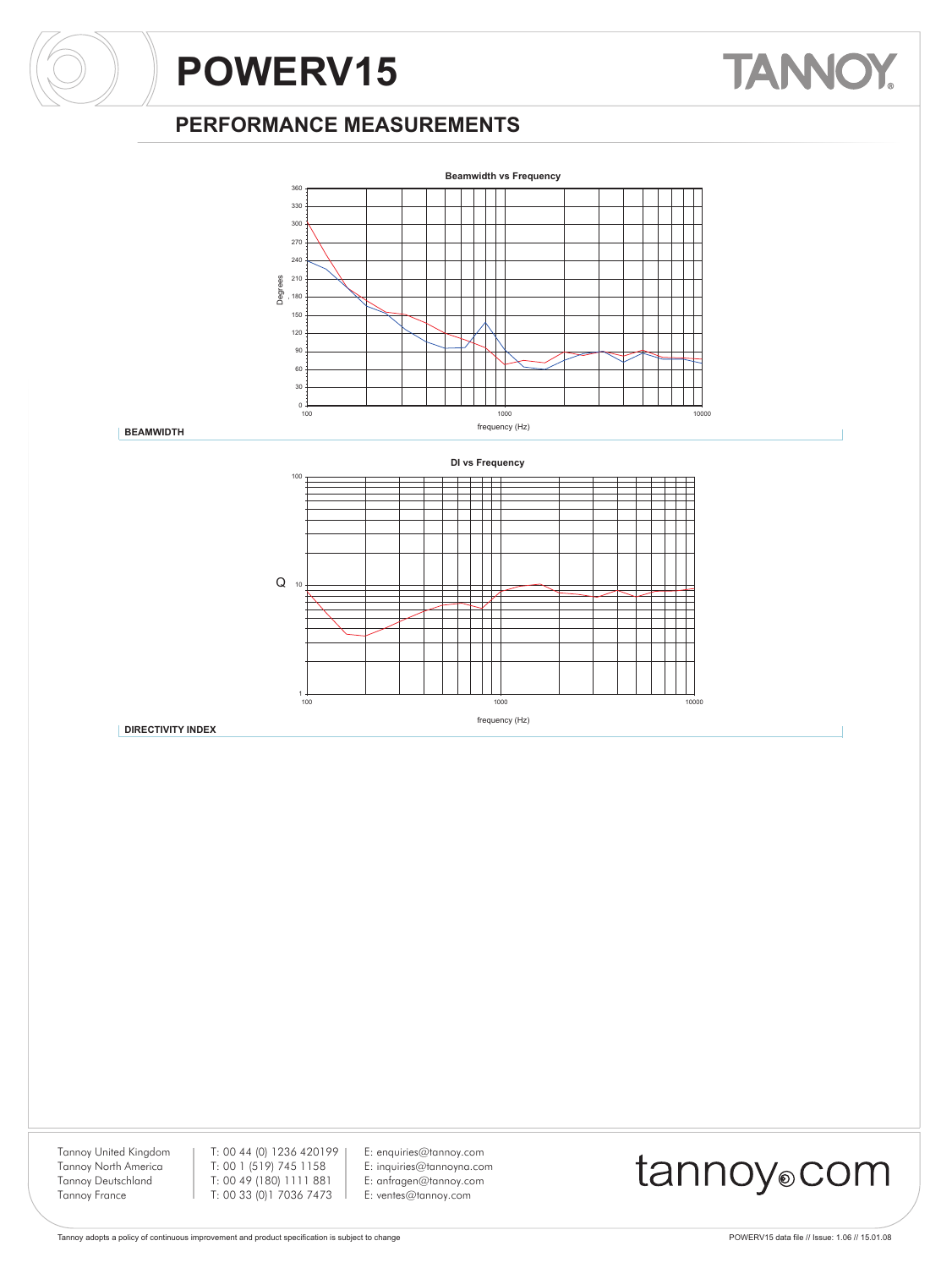## **TANNOY**

**PERFORMANCE MEASUREMENTS** POLAR PLOTS (1/3 OCTAVE)

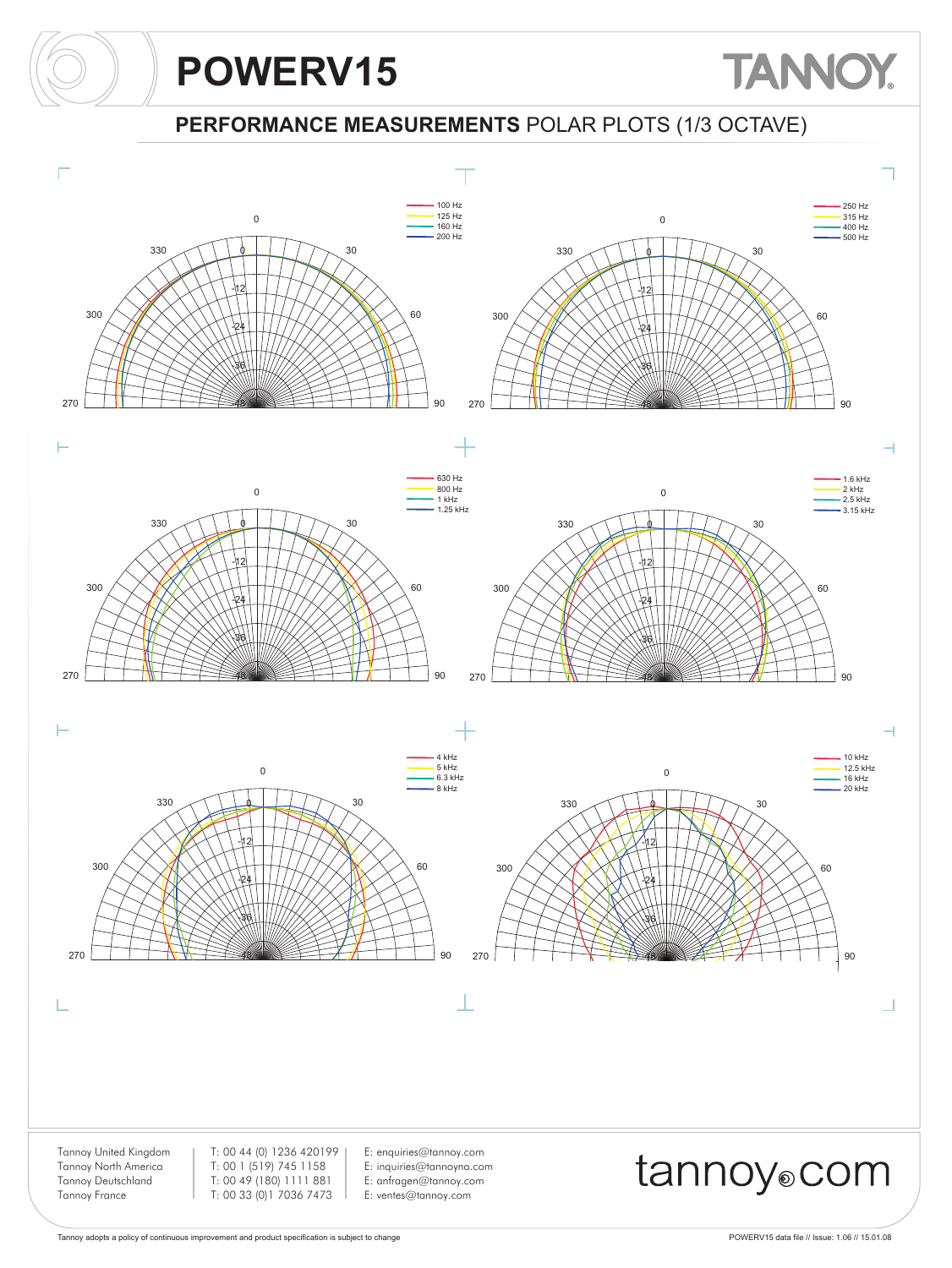## **TANNOY**

**PERFORMANCE MEASUREMENTS** POLAR PLOTS (1/3 OCTAVE)

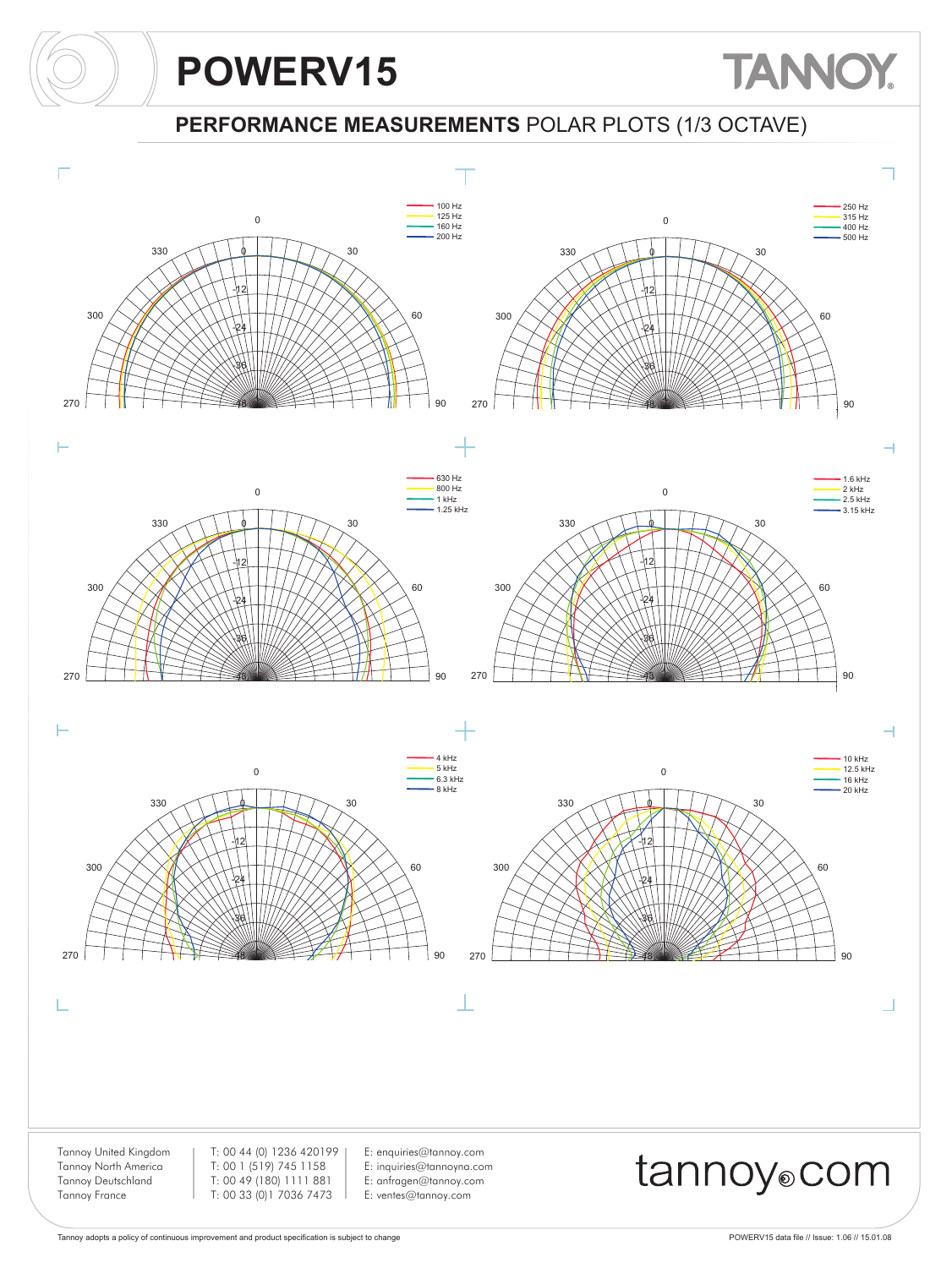# **TANNOY**

#### **DIMENSIONAL SKETCHES**



Tannoy United Kingdom Tannoy North America Tannoy Deutschland Tannoy France

L

T: 00 44 (0) 1236 420199 T: 00 1 (519) 745 1158 T: 00 49 (180) 1111 881 T: 00 33 (0)1 7036 7473

E: enquiries@tannoy.com E: inquiries@tannoyna.com E: anfragen@tannoy.com E: ventes@tannoy.com

### tannoy®com

┚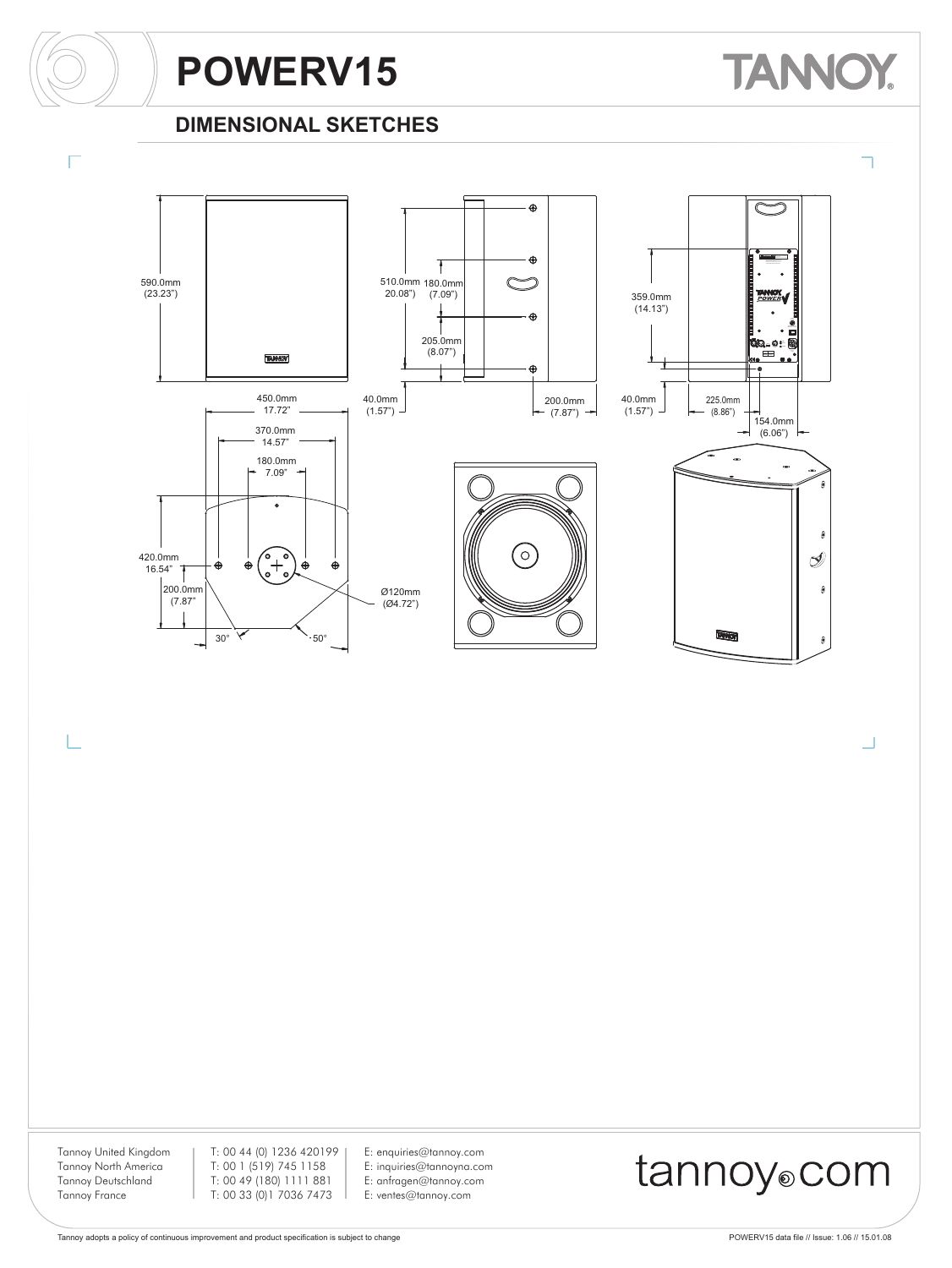

**VCS** 

### **OPTIONAL ACCESSORIES & MOUNTING OPTIONS**







VMB











#### **Ordering Information**

| <b>PART NUMBER</b>        | <b>MODEL NAME</b>        |                           | <b>COLOUR</b> | <b>PACKED QUANTITY</b>  |
|---------------------------|--------------------------|---------------------------|---------------|-------------------------|
| 8001 3190                 | <b>V15Y</b>              |                           | <b>Black</b>  |                         |
| 8001 3191                 | <b>V15Y</b>              |                           | White         |                         |
| 8001 2780                 | <b>VMY</b>               |                           | <b>Black</b>  |                         |
| 8001 2790                 | <b>VMY</b>               |                           | White         |                         |
| 8001 2800                 | <b>VMB</b>               |                           | <b>Black</b>  |                         |
| 8001 2810                 | <b>VMB</b>               |                           | White         |                         |
| 8001 2820                 | <b>VEB</b>               |                           |               |                         |
| 8001 2830                 | <b>VCS</b>               |                           | <b>Black</b>  |                         |
| 8001 2840                 | <b>VCS</b>               |                           | White         |                         |
| 8001 2860                 | <b>VTH</b>               |                           | <b>Black</b>  |                         |
| 8001 2870                 | <b>VTH</b>               |                           | White         |                         |
| 8001 2850                 | <b>VPC</b>               |                           |               |                         |
|                           |                          |                           |               |                         |
| Tannoy United Kingdom     | T: 00 44 (0) 1236 420199 | E: enquiries@tannoy.com   |               |                         |
| Tannoy North America      | T: 00 1 (519) 745 1158   | E: inquiries@tannoyna.com |               |                         |
| <b>Tannoy Deutschland</b> | T: 00 49 (180) 1111 881  | E: anfragen@tannoy.com    |               | tannoy <sub>o</sub> com |
| <b>Tannoy France</b>      | T: 00 33 (0) 1 7036 7473 | E: ventes@tannoy.com      |               |                         |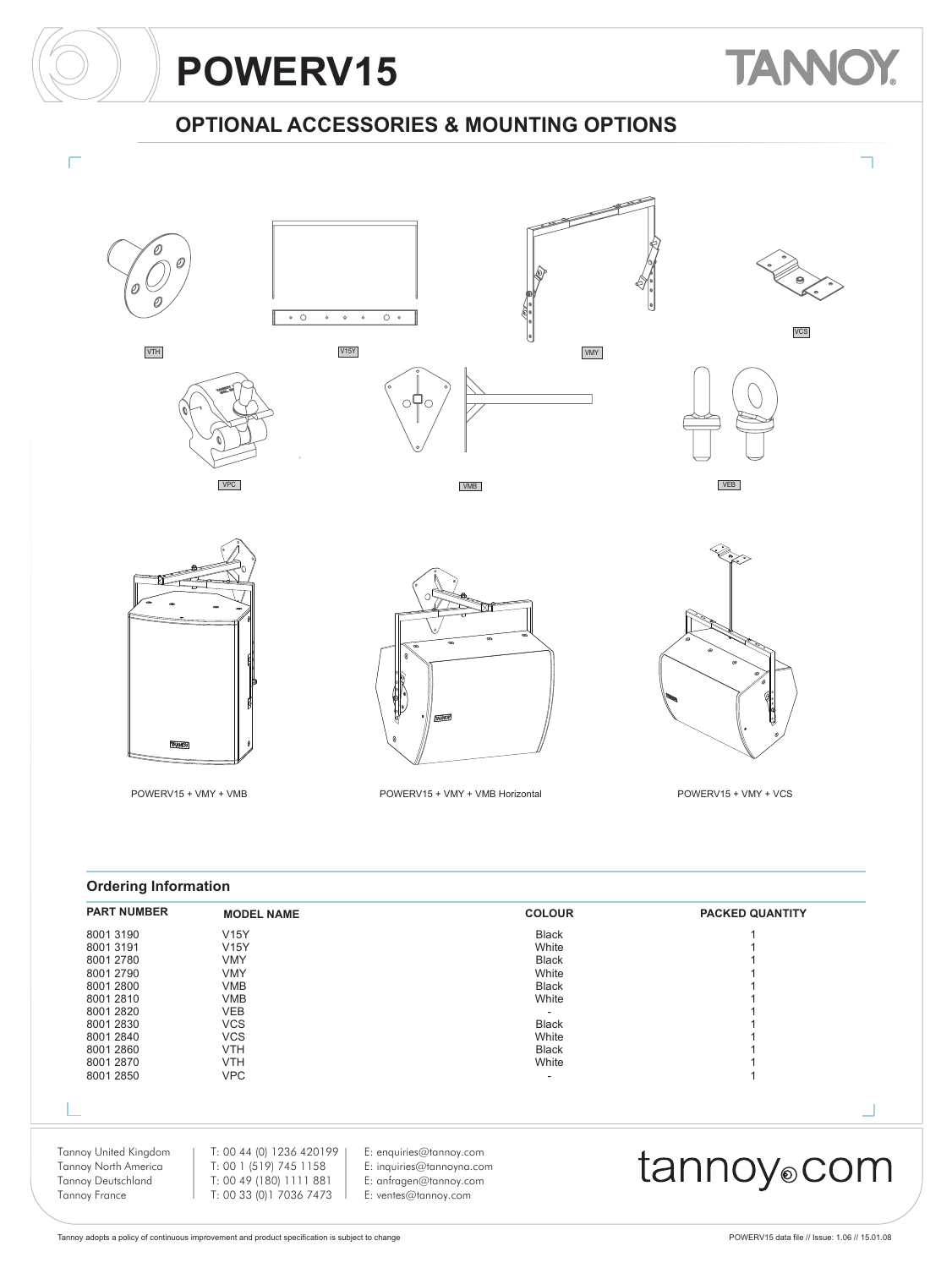# TANN

#### **Architectural specifications**

The loudspeaker shall consist of a 380mm (15.00") full range, point source PowerDual™ transducer. The low and high frequency elements shall be driven by an integrated single channel Class D amplifier through an internal passive crossover network operating at 1.4kHz. Performance of the loudspeaker shall meet or exceed the following criteria: Frequency response measured at 1 metre on axis with swept sine wave shall be 60Hz to 23kHz (-3dB) in full range mode and 100Hz to 23kHz in high pass mode. Rated average SPL shall be 126dB (anechoic) on axis at 1 metre. The dispersion of the loudspeaker shall be 75 degrees conical (-6dB).

The enclosure shall be an optimally tuned 62 litre vented 15mm (0.62") birch ply cabinet with 15mm (0.62") MDF front baffle. Connectors shall be 1 x female XLR (input), 1 x male XLR (link) and 1 x Neutrik Powercon. The speaker shall be fitted with the following controls and indicators: level control, blue power LED, green signal LED, red limit LED, full range / high pass switch (110Hz) and a power switch. The enclosure shall be fitted with 8 x integral M10 inserts for flying hardware and 8 x M10 yoke bracket inserts. There shall be 3 carry recessed handles and blanking plate for an optional pole mount adaptor.

The enclosure shall not exceed the following dimensions: 590 x 450 x 420mm or 23.23 x 17.72 x 16.54" (H x W x D).

The loudspeaker shall be the Tannoy… POWERV15.

Tannoy United Kingdom Tannoy North America Tannoy Deutschland Tannoy France

T: 00 44 (0) 1236 420199 T: 00 1 (519) 745 1158 T: 00 49 (180) 1111 881 T: 00 33 (0)1 7036 7473

E: enquiries@tannoy.com E: inquiries@tannoyna.com E: anfragen@tannoy.com E: ventes@tannoy.com